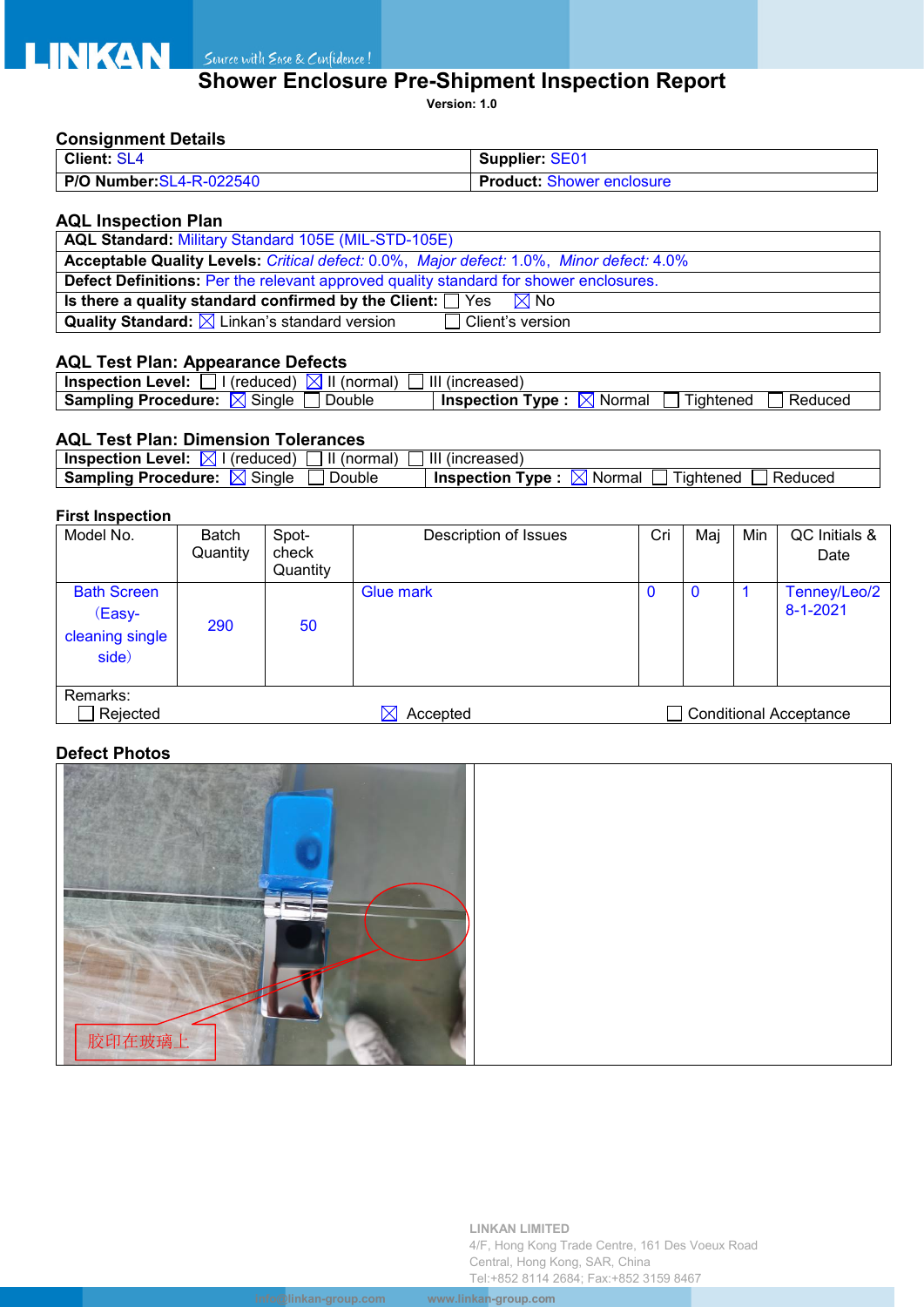# **Special Checks**

| <b>Main Components</b>                                                                                         |                    |
|----------------------------------------------------------------------------------------------------------------|--------------------|
| <b>A: Tempered Glass</b>                                                                                       |                    |
| Is the glass certified to relevant certifications and<br>standards (are the glass panels printed accordingly)? | <b>Result: YES</b> |
| Photos:                                                                                                        |                    |
| <b>B: Aluminium Extrusions</b>                                                                                 |                    |
| Do the extrusions meet the brightness requirement?                                                             | <b>Result: YES</b> |
| Photos:                                                                                                        |                    |
| Do they match with the revised drawings or quality<br>requirement?                                             | <b>Result: YES</b> |
| Photos:                                                                                                        |                    |

# **2. Spare Parts**

| Is the quantity supplied conforming to the standard<br>specification? | <b>Result: YES</b>                                                                                                          |
|-----------------------------------------------------------------------|-----------------------------------------------------------------------------------------------------------------------------|
| Photos:                                                               |                                                                                                                             |
|                                                                       | PHOTO REMOVED FOR CLIENT CONFIDENTIALITY                                                                                    |
|                                                                       |                                                                                                                             |
| Is the quantity supplied as extra conforming to the<br>agreement?     | <b>Result: Yes</b>                                                                                                          |
| Has the Client purchased additional spare parts?<br>$\blacksquare$    | <b>Result: NO</b>                                                                                                           |
| Photos:                                                               |                                                                                                                             |
|                                                                       |                                                                                                                             |
| Are the above quantities correct?                                     | <b>Result</b> <sub>M</sub> Yes                                                                                              |
|                                                                       | 4/F, Hong Kong Trade Centre, 161 Des Voeux Road<br>Central, Hong Kong, SAR, China<br>Tel:+852 8114 2684; Fax:+852 3159 8467 |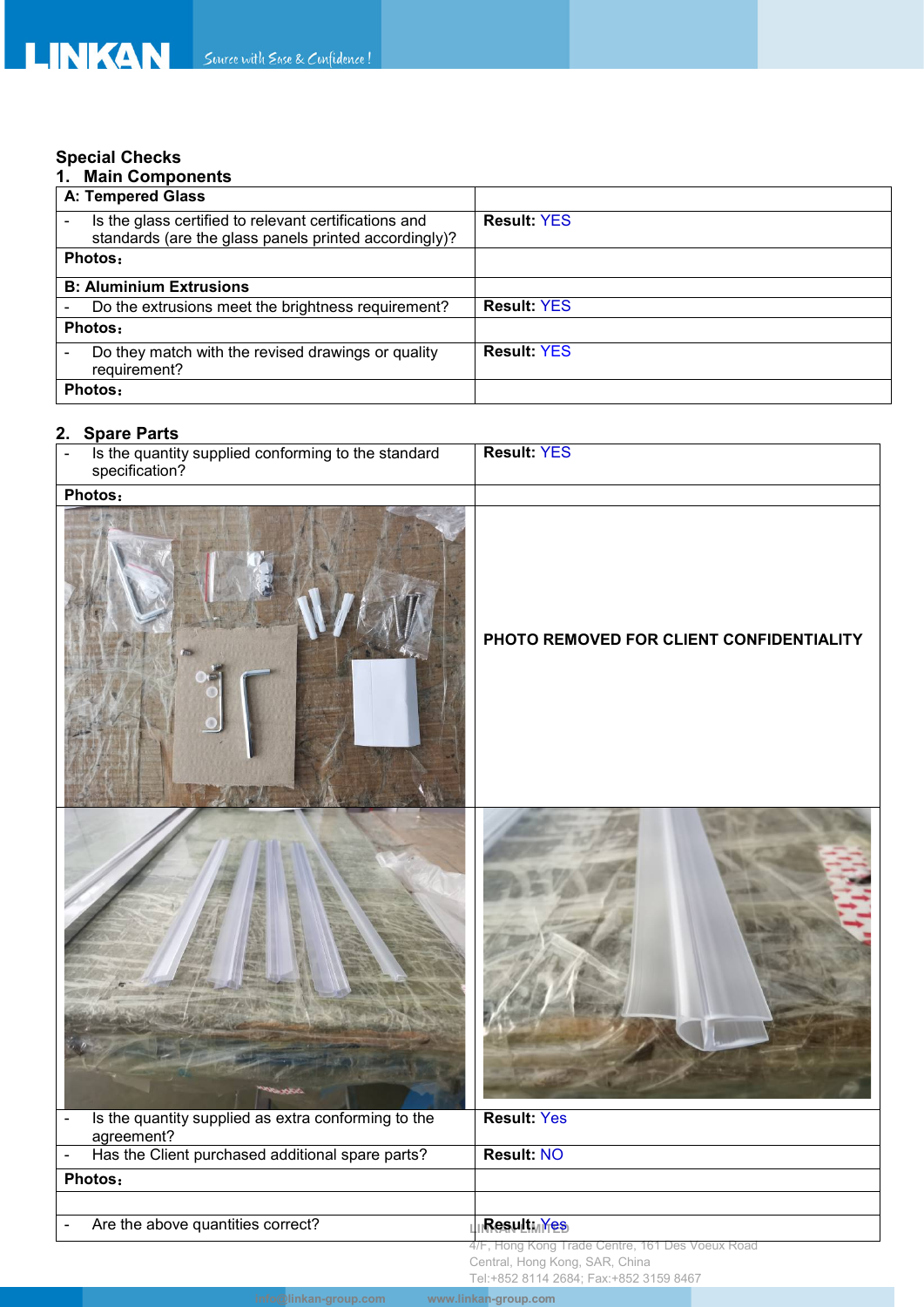# **3. Assembly** - Is it meeting with the relevant standard? | **Result:** Yes -

**4. Packaging`**



**LINKAN LIMITED** 4/F, Hong Kong Trade Centre, 161 Des Voeux Road Central, Hong Kong, SAR, China Tel:+852 8114 2684; Fax:+852 3159 8467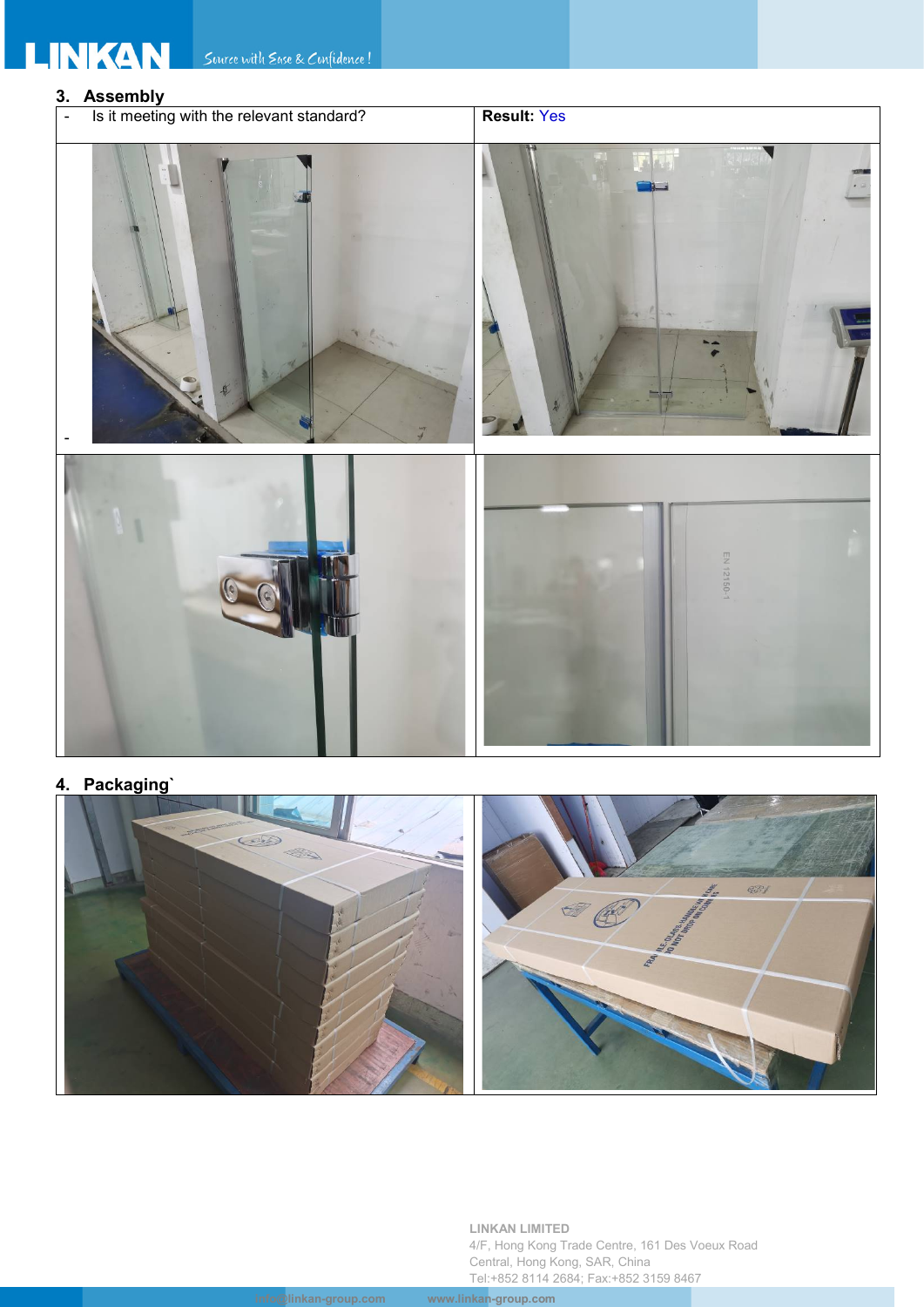

### **5. The products should have passed below component tests**

( test reports to be submitted by Supplier and approved by Linkan):

- 1. Safety test for tempered glass:  $\Box$  Tested, and passed  $\Box$  Tested, but didn't pass  $\boxtimes$  Not tested
- 2. Hardness test for aluminium extrusions:<br>  $\Box$  Tested, and passed  $\Box$  Tested,  $\Box$  Tested, but didn't pass  $\boxtimes$  Not tested
- 3. Anodizing thickness test for aluminium extrusions:<br>  $\Box$  Tested, and passed  $\Box$  Tested, but didn't p  $\Box$  Tested, but didn't pass  $\boxtimes$  Not tested
- 4. Salt spray test for spare parts:  $\Box$  Tested, and passed  $\Box$  Tested, but didn't pass  $\boxtimes$  Not tested
- 5. Closing-opening endurance test:<br>  $\Box$  Tested, and passed  $\Box$  Te  $\Box$  Tested, but didn't pass  $\boxtimes$  Not tested

### **Other Checks**

- $\boxtimes$  Quantities of all parts match purchase order.
- $\boxtimes$  Goods conform to all requirements in Linkan's purchase order.

### **Consignment Overall Assessment**

 $\boxtimes$  Qualified  $\Box$  Not Qualified

Remarks:

(Appears on original form) 28/01/2021 ......................................................................................... ..............................................

LINKAN 001/2021

**info@linkan-group.com www.linkan-group.com**

4/F, Hong Kong Trade Centre, 161 Des Voeux Road Central, Hong Kong, SAR, China Tel:+852 8114 2684; Fax:+852 3159 8467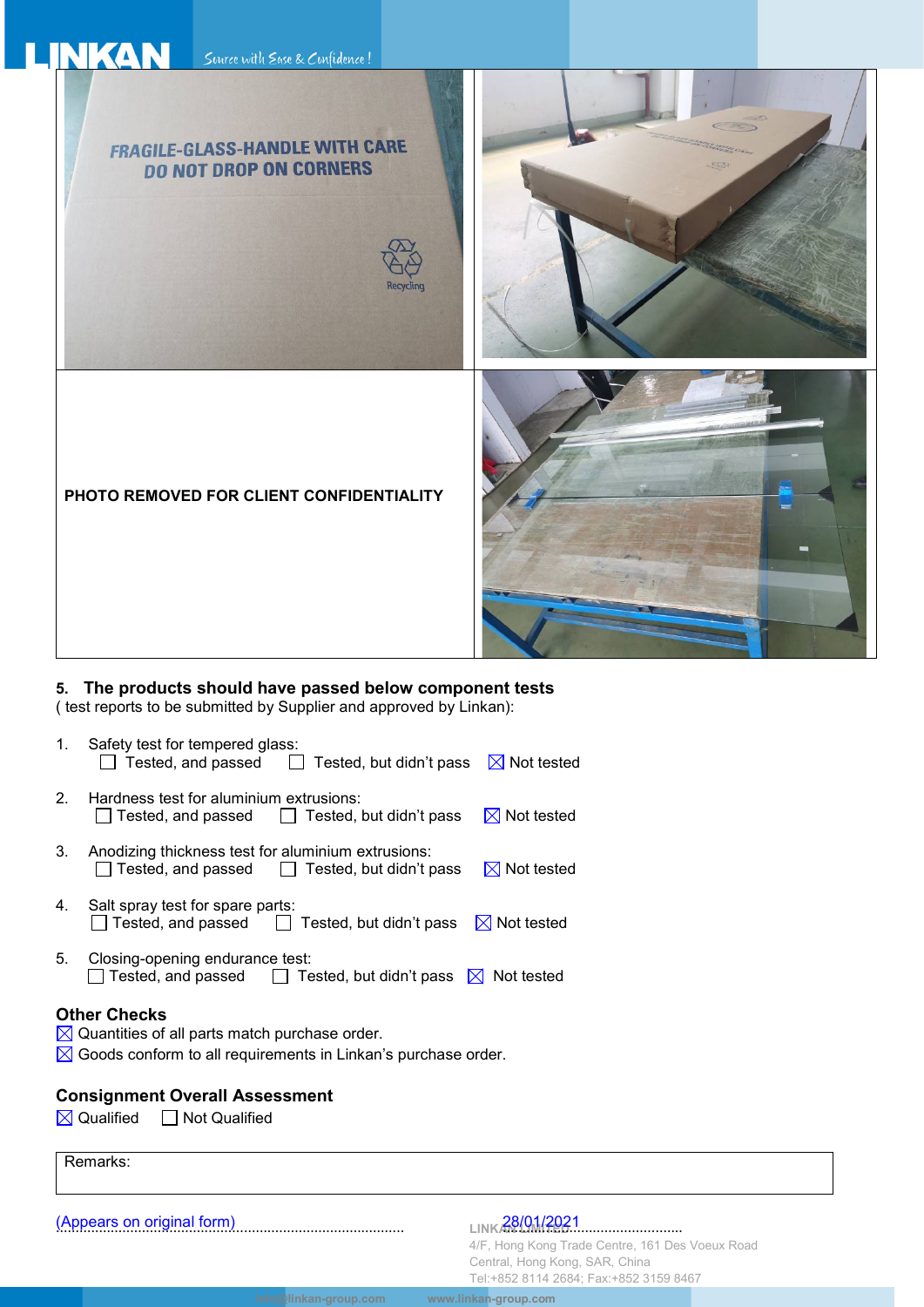Suurce with Ease & Confidence!

(Signature of Linkan Inspector) (Date – dd/mm/yy)

### Tenney/Leo

**.........................................................................................** (Name of Linkan Inspector)

(Appears on original form) 28/01/2021 ......................................................................................... **..............................................** (Signature of Supplier's Authorised Representative)

Miss Brodie ......................................................................................... (Name of Supplier's Authorised Representative)

### **Client Approval to Dispatch**

If the consignment is not qualified, written authorization must be given by the client if the goods are required to be dispatched prior to the defects being rectified and the consignment being re-assessed as qualified.

We hereby authorize the above consignment ( $\Box$  including all unqualified part numbers/batches  $\Box$  excluding all unqualified part numbers/batches) to be dispatched immediately, without further rework or replacement.

......................................................................................... .............................................. (Signature of Authorised Representative) (Date)

### (Name & Position of Authorised Representative)

.........................................................................................

### **APPENDIX 1: DEFINITIONS**

*Defects:* Defects are expressed as a percentage. When each item can contain more than one defect, it is expressed as the total number of defects per 100 items.

*Inspection Levels (for Military Standard 105E, MIL-STD-105E):* The inspection level helps determine the sample size for a given batch size. Levels I, II, and III are general inspection levels:

- Level II is designated as normal.
- 2. Level I requires about half the amount of inspection as level II, and is used when reduced sampling cost are required and a lower level of discrimination (or power) can be tolerated.
- 3. Level III requires about twice the amount of inspection as level II, and is used when more discrimination (or power) is needed.

The four special inspection levels S-1, S-2, S-3, & S-4 use very small samples, and should be employed only when small sample sizes are necessary, and when large sampling risks can be tolerated.

*Inspection Type:* There are three types of inspection:

1. Normal inspection is used at the start of the inspection activity.

2. Tightened inspection is used when the vendor's recent quality history has deteriorated (acceptance criteria are more stringent than under normal inspection).

3. Reduced inspection is used when the vendor's recent quality history has been exceptionally good (sample sizes are usually smaller than under normal inspection).

### **APPENDIX 2: MILITARY STANDARD 105E TABLES**

|                |    | Lot or batch size                | <b>Special inspection levels</b> |   |        |   | <b>General inspection levels</b> |              |   |  |
|----------------|----|----------------------------------|----------------------------------|---|--------|---|----------------------------------|--------------|---|--|
|                |    | $S-3$<br>$S-1$<br>$S-2$<br>$S-4$ |                                  |   |        |   | Ш                                | Ш            |   |  |
| $\overline{2}$ | to | 8                                | A                                | A | A      | A | $\wedge$                         | A            | B |  |
| 9              | to | 15                               | A                                | A | A      | A | A                                | B            | C |  |
| 16             | to | 25                               | A                                | A | B      | B | B                                | C            | D |  |
| 26             | to | 50                               | A                                | B | B      | C | C                                | $\Box$       | Е |  |
| 51             | to | 90                               | B                                | B | C      | C | C                                | Ε            | F |  |
| 91             | to | 150                              | B                                | B | C      | D | $\Box$                           | F            | G |  |
| 151            | to | 280                              | B                                | C | D      | E | E                                | G            | Н |  |
| 281            | to | 500                              | B                                | C | $\Box$ | E | F                                | $\mathsf{H}$ |   |  |
| 501            | to | 1,200                            | C                                | C | E      | F | G                                | J            | K |  |
| 1,201          | to | 3,200                            | C                                | D | E      | G | $\mathsf{H}$                     | K            |   |  |
| 3,201          | to | 10,000                           | C                                | D | F      | G | J                                |              | M |  |
| 10,001         | to | 35,000                           | C                                | D | F      | Н | K                                | M            | N |  |

### *Table 1 - Sample Size Code Letters*

*<u>Table 2 - Single Sampling Plans for Normal Inspection Type LIMITED*</u>

4/F, Hong Kong Trade Centre, 161 Des Voeux Road Central, Hong Kong, SAR, China

Tel:+852 8114 2684; Fax:+852 3159 8467